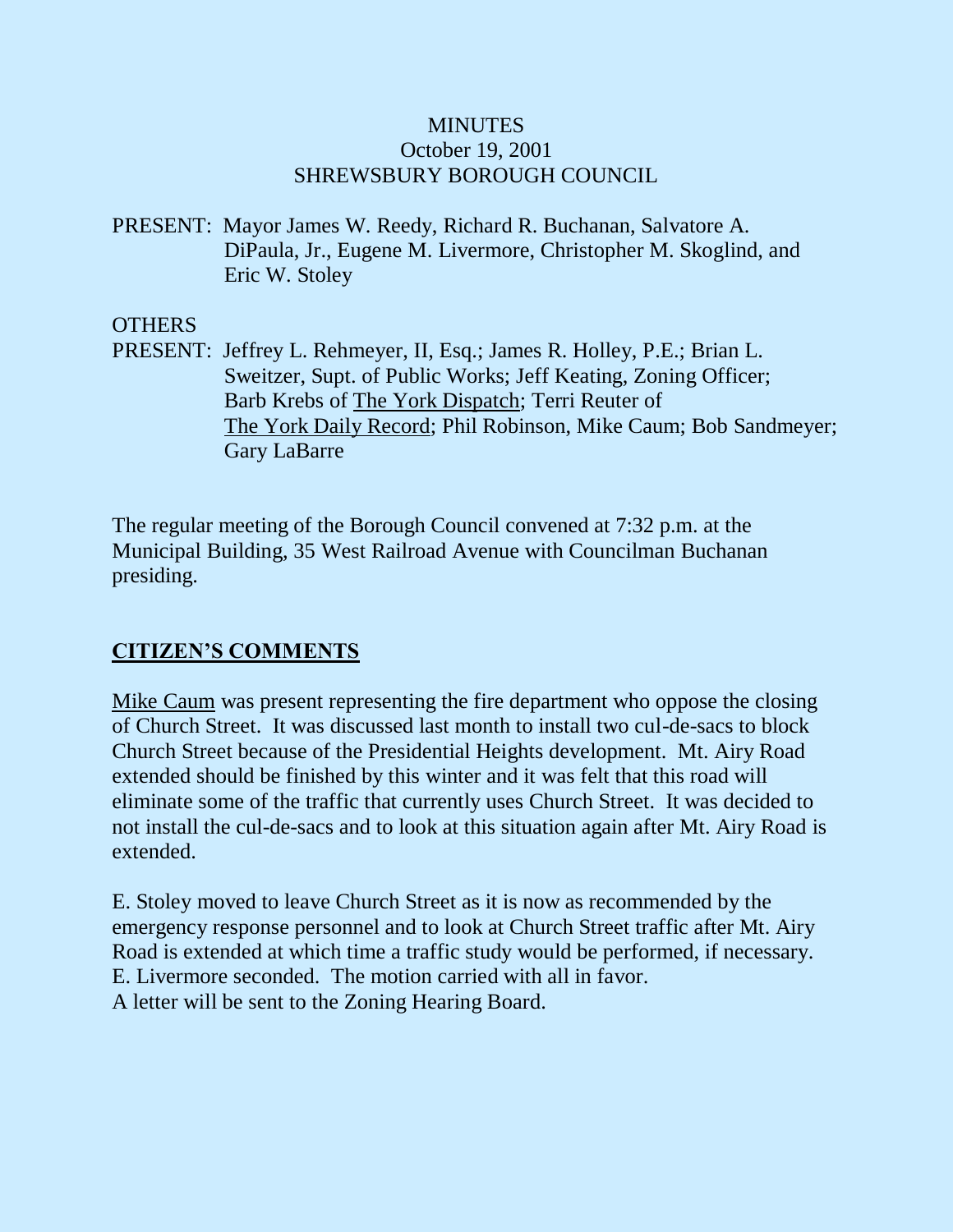## 8:00 p.m. Public Hearing on Rezoning 620 South Main Street

Dr. Paul Stadler indicated one-third of this property on the north side is already zoned commercial. The rezoning would allow him to expand and he plans to tear down the existing structure and build a new facility for his dental offices. Neighbor Errol Ward questioned how the new building would look. Mr. Ward was told that after the rezoning, any allowable commercial use could go in after Dr. Stadler no longer uses it for his dental practice.

C. Skoglind moved to adopt Ordinance 2001-4 changing the zoning of 620 South Main Street to Commercial.

E. Livermore seconded. The motion carried with all in favor.

Phyllis Adams of 23 Whitcraft Lane stated she has not gotten any satisfaction from Pflumm Contractors after their paver was started by vandals and then plowed into her garage. Her insurance covered their vehicle damages. B. Sweitzer said Pflumm needs to do a little curbing yet and no invoice has been submitted. It was felt we could not withhold payment because of this incident since it was outside the scope of work under the contract. Mrs. Adams was told to contact Pflumm's insurance company.

E. Stoley moved to authorize Sol. Rehmeyer to send a letter requesting Mr. Pflumm be present at our next meeting to explain this incident before payment will be made.

C. Skoglind seconded. The motion carried with all in favor.

Gary LaBarre said the emergency operations center has been open twice in the past month. The cost for the equipment will be about \$6,700.00.

# **APPROVAL OF MINUTES**

E. Livermore moved to approve the minutes of the September 12, 2001 meeting. C. Skoglind seconded. The motion carried with all in favor. E. Stoley abstained as he was not in attendance at the last meeting.

# **APPROVAL OF EXPENDITURES AND REPORT OF ACCOUNTS**

E. Stoley moved to approve the expenditures and report of accounts for September. R. Buchanan seconded. The motion carried with all in favor.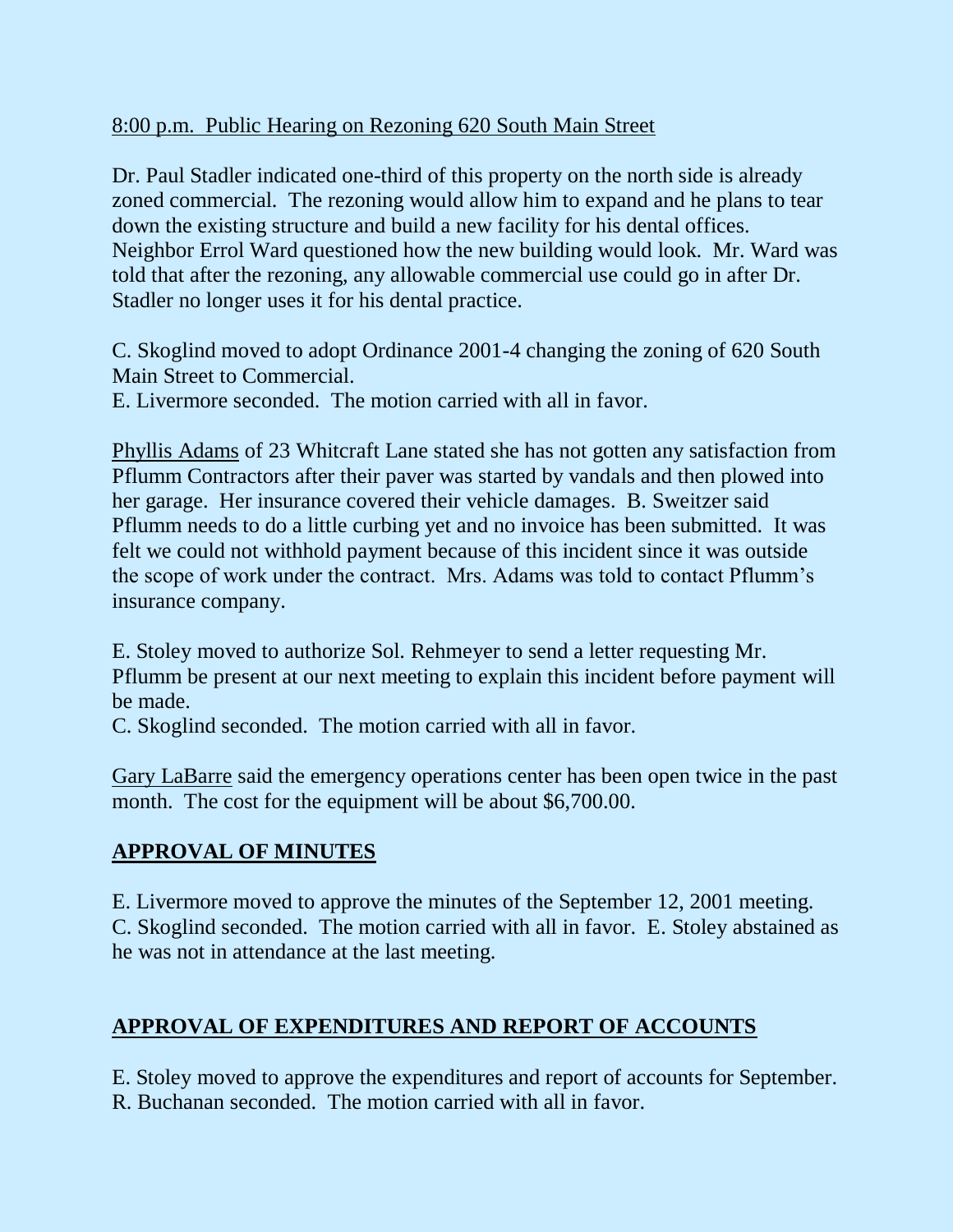# **BILLS**

- James R. Holley & Associates, Inc. general engineering \$531.50; water right of way \$61.00; pavilion reconstruction \$133.00; streets \$592.25; sanitary sewer replacement \$307.88;
- Harry L. McNeal, Jr., Esq. Robinson and Thorn hearings \$603.00
- Velda Nickell bookkeeping services for September 21.5 hrs. \$430.00

C. Skoglind moved to approve payment of the above bills.

E. Livermore and S. DiPaula seconded. The motion carried with all in favor.

## **SUBDIVISION AND LAND DEVELOPMENT BUSINESS**

Shrewsbury Commercial Center

Bob Sandmeyer stated a letter of approval is needed to submit to PADOT.

E. Stoley moved to authorize Eng. Holley to draft a letter to PADOT to include the wish for a traffic signal at the north entrance into the shopping center. S. DiPaula seconded. The motion carried with all in favor.

## **Zoning Officer** – Jeff Keating

The report for September is on file. The owner of 32 Plank Road was to correct the grading by the end of September. Jeff will send a letter if the work is not completed in another week. Jeff was also asked to rid the property of advertising signs at the corner of Deer Creek and Mt. Airy Roads.

**Water & Sewer** – Richard R. Buchanan

Sewer Replacement Bids

The bids will be opened next month.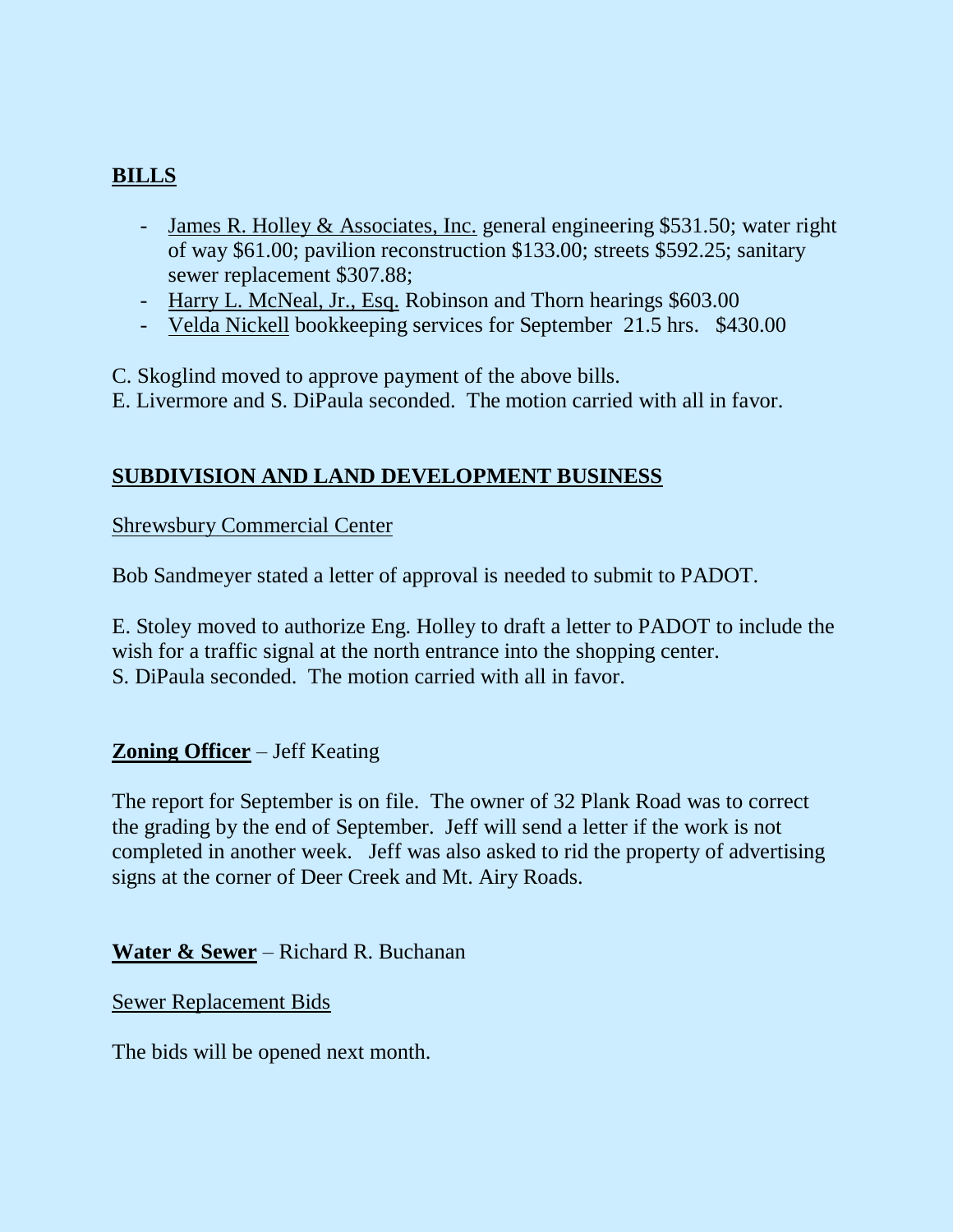#### New Meter at Pump house

A meter was installed at the Pump house springs to monitor the amount of water the Borough receives from Spring #1. The meter will help the Borough decide how much more water is needed to replace the Pump house springs. The two recently drilled wells on the north side of Deer Creek were cased and grouted last week by the developer. The wells were previously predicted to produce 30 GP but upon redrilling and casing, the northwest well yielded over 100 GPM.

#### Sewer Repair

Springfield Contractors made a sewer repair on Magnolia Drive which will cost approximately \$20,000. The line had settled and sewage was backing up 150 feet in the pipe. The contractor was fighting groundwater and had to divert the sewage while the work was performed.

#### Shrewsbury Commons Exceeding EDUs

The shopping center exceeded their EDU allocation for the last two quarters. Our records show 44 EDUs were paid for but Shrewsbury Township shows 64 EDUs were paid. A letter will be sent putting them on notice of the problem. The agreement with Silbaugh was not to exceed 52 EDUs without written permission.

### **Public Roads and Lighting** - Christopher M. Skoglind

#### PSAB Hearings

Public hearings will take place on October 25 and Buck will be representing the Borough pertaining to the unfair treatment by PADOT of municipalities in that PADOT will pay for curbing and storm drains/pipes in townships but not in boroughs.

### **Public Lands, Buildings and Finance** – Michael W. Ridgely

#### Lot on West Forrest Avenue

Sol. Rehmeyer prepared the advertisement to open bids for the next meeting.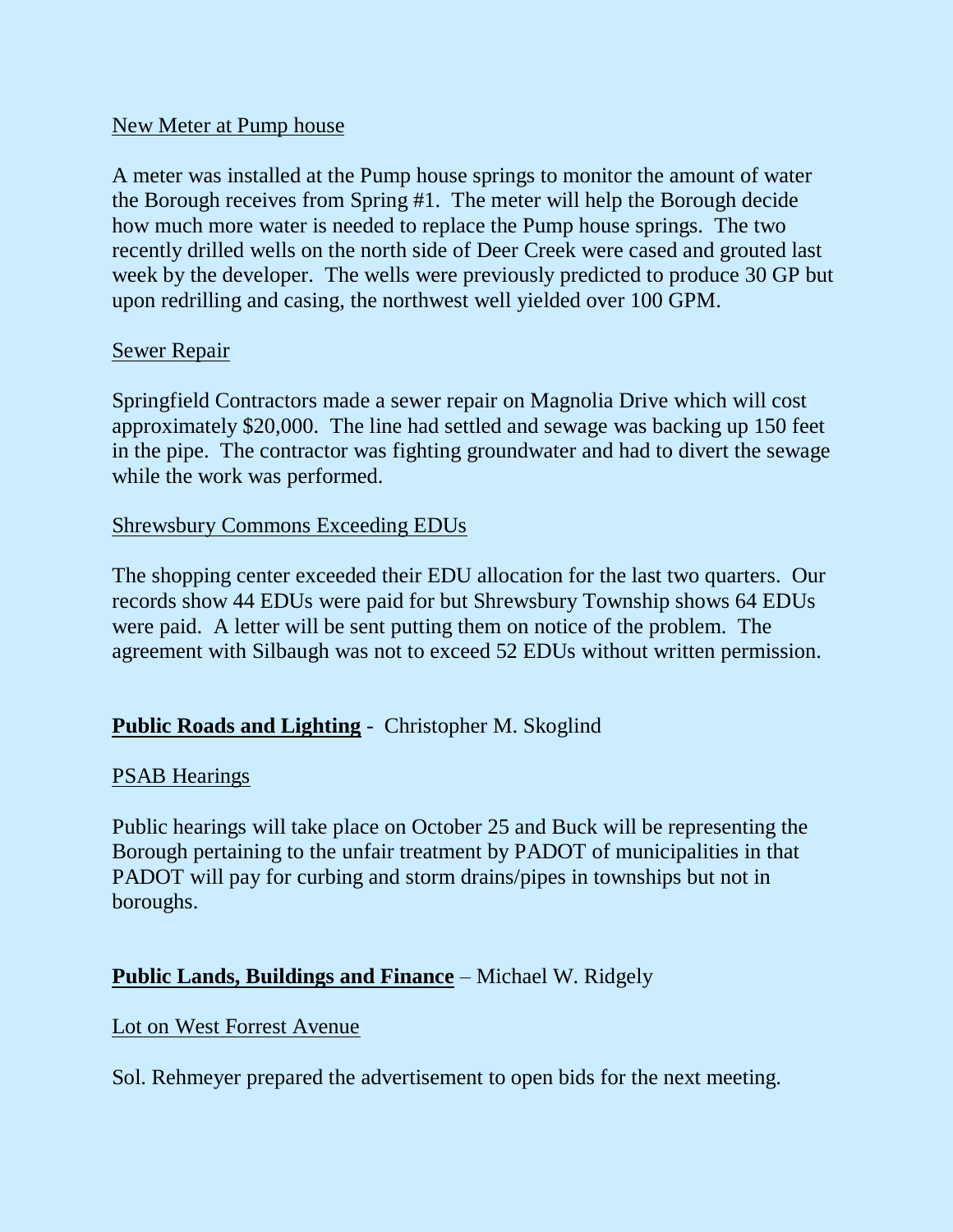# **ENGINEER'S REPORT**

# **SOLICITOR'S REPORT**

### Allied Trailers

A settlement of \$1,250.00 has been reached. Sol. Rehmeyer was asked to contact the Borough's workers' compensation carrier regarding acceptance of the settlement and Dorie Smith's ability to pursue a workers' compensation claim, if necessary.

E. Stoley moved to accept the settlement offer provided our workers' compensation carrier doesn't protest. C. Skoglind seconded. The motion carried with all in favor.

### **Public Safety, Welfare and Personnel** – Salvatore A. DiPaula, Jr.

### Fifth Public Works Employee

A fifth employee will be included in the budget process.

### Vacation Time for Dorie Smith

Dorie currently works 36 hours a week and receives ten days of vacation. She's been employed for seven years and is asking for another week of vacation. Dorie will be asked to go to 40 hours as of the first of the year and receive full-time **benefits** 

### **Secretary's Report** – Cindy L. Bosley

#### Trick or Treat Night

Council set October 31 from 6 to 8 p.m. for trick or treating.

### Annual Appreciation Dinner

The annual dinner will be held on Friday, November 16 at 6:30 p.m. at the fire hall.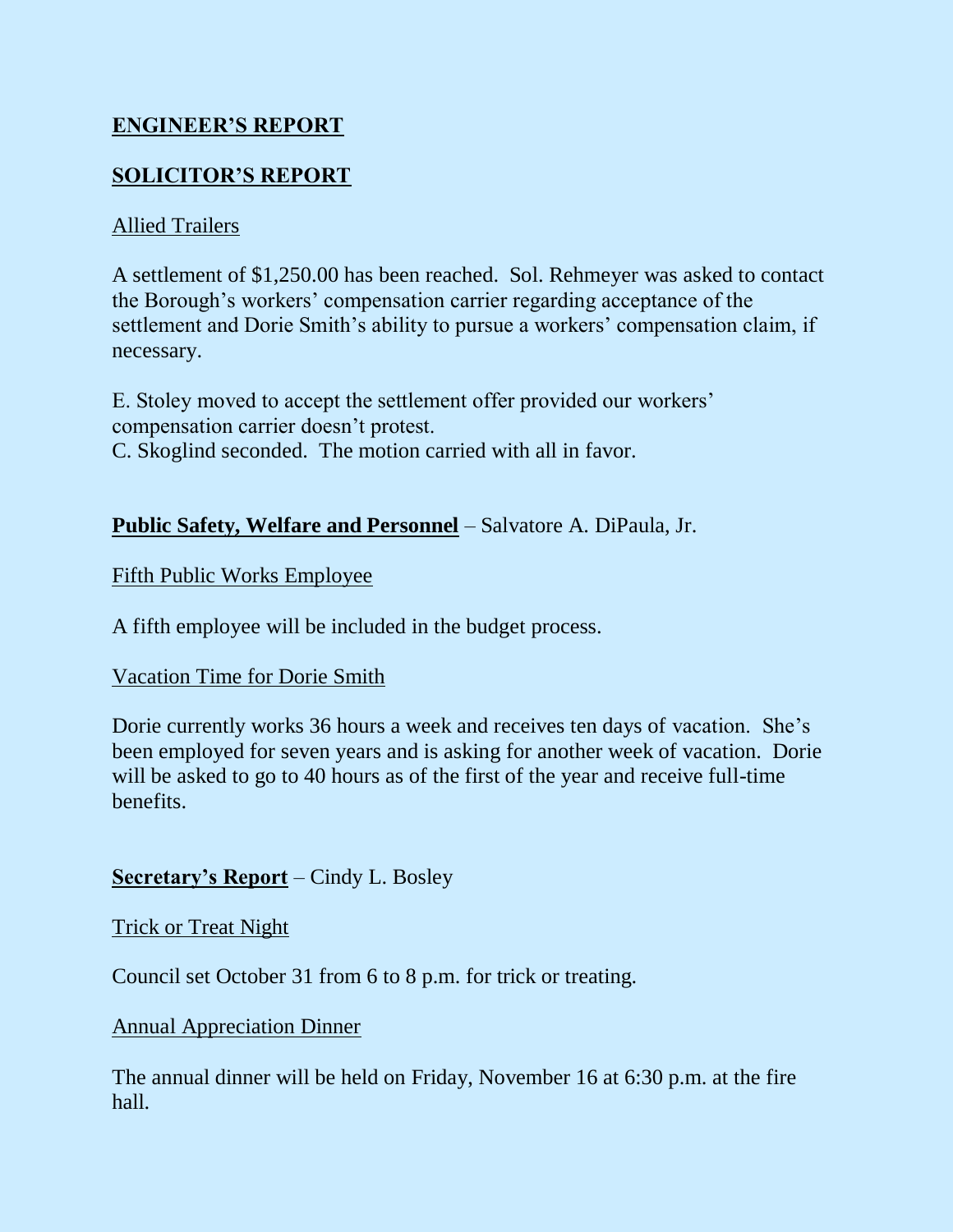## **York Area Earned Income Tax Bureau** – Eugene M. Livermore

### **Recreation/Regional Recreation** – Eric W. Stoley

#### 2002 Budget Figure

The 2002 budget figure will be \$9,642.00.

Peer to Peer Review

DCED is helping with the review and the first meeting is on October 15.

#### Scheduling of Concerts

It was discussed that September and October are not good months to schedule concerts in order to get a good attendance.

### **Planning Commission/Regional Planning Commission** – Eric W. Stoley

#### Regional Transportation Coalition

George Smith will be our representative. Our share of the study will be between  $$3,200.00 - 3,500.00.$ 

## **Southern Regional Police** – Richard R. Buchanan

Buck highlighted the police report for September. He and Mayor Reedy recently attended a Boroughs Association meeting where Det. Goodfellow was one of the presenters on the County's new Crime Scene vehicle. The Department purchased a bomb dog and Chief Childs will receive training; the two new police cars are in and another officer will be hired next year.

Because of the vandalism problem, it was suggested that Chief Childs be given space in the School District's newsletter.

## **UNFINISHED BUSINESS**